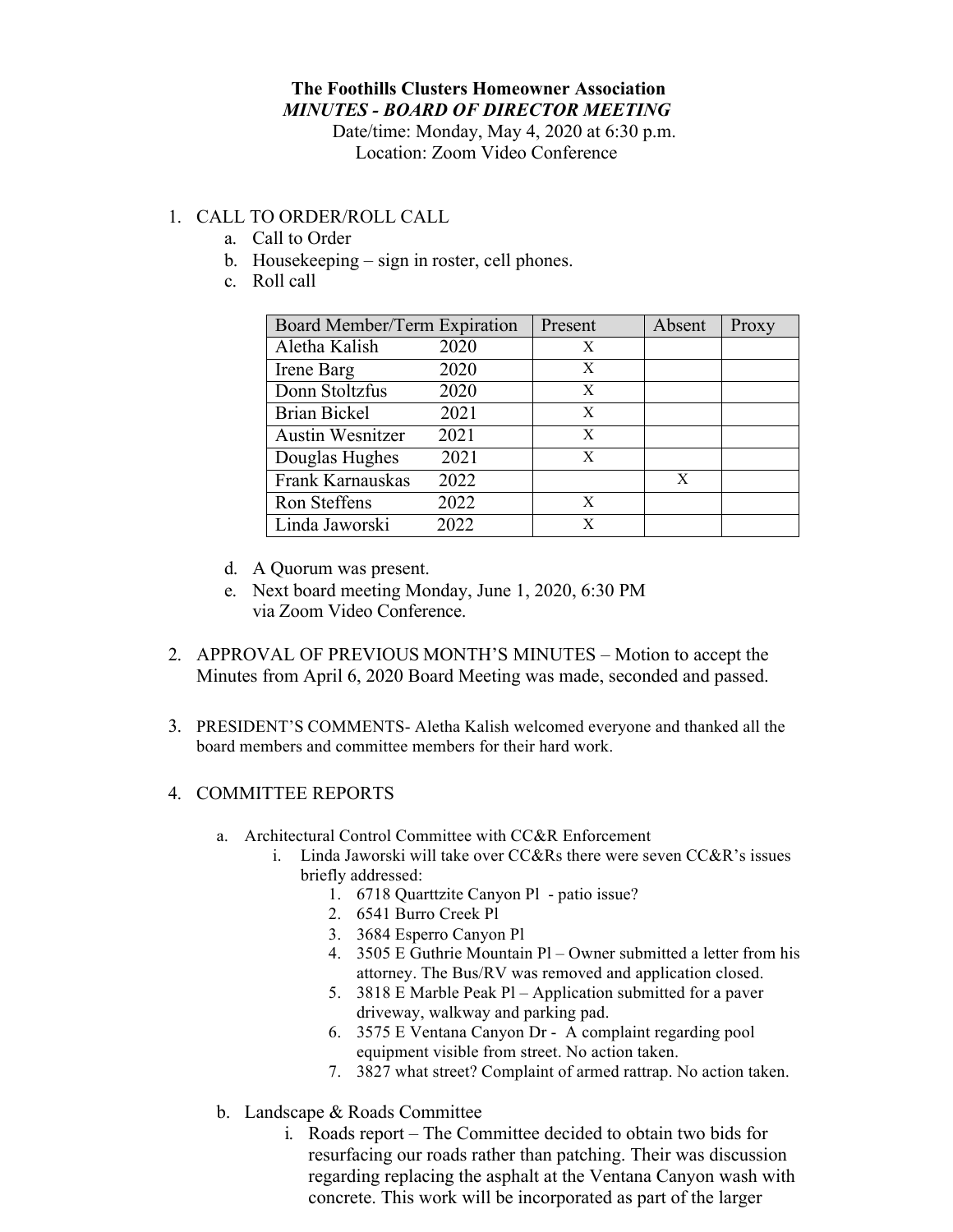resurfacing project.

- ii. Landscape report The Committee obtained quotations for cleanup of both entrances and the island at Alvernon and Evans.
- b. Business Process Committee
	- i. Articles of Incorporation Amend Article IV Paragraph (d) to make the requirement to borrow money the same as the requirement to raise the assessment more than the maximum allowed without member approval. Amend Article XI, CORPORATE INDEBTEDNESS by deleting the article entirely. A discussion followed, stipulating that any money borrowed would only used to fix our roads. A motion to approve this amendment was made, seconded and passed.
- c. Communications Committee No report.
- d. Finance Committee
	- i. Balance Sheet was review.
	- ii. Budget Comparison Report no properties sold.
	- iii. For the  $1<sup>st</sup>$  time we made money and paid taxes off our CD's.
	- iv. The 17 properties that not paid assessments were turned over to collections.
	- v. The President contacted AAA Landscaping to provide curbside pickup of neighborhood yard waste. The past use of dumpsters for neighbors to place their "yard vegetation waste" was overused and abused for junk like bricks, water heaters', etc. She hopes to have a proposal by fall 2020. A couple Board members suggested we obtain several proposals to compare costs.
- e. Welcoming Committee No door-to-door activity since last Board meeting.
- 5. OLD BUSINESS CC&R issue regarding Guthrie Mountain Bus/RV was resolved.
- 6. NEW BUSINESS We will continue to use Zoom for Board meetings.
- 7. MASTER ASSOCIATION
	- a. Six homes were sold in the Master Association since last Board meeting.
	- b. Compiled list of 70 lots for the Board to consider taking action to remove Buffelgrass and Fountain grass in the neighborhood.
- 8. ADJOURN Meeting was adjourned at 7:17 p.m.

**The Board of Directors can adjourn to Executive Session based on the following:**

| A.R.S. Section $33-1804(A)(1)$ | Legal advice from an attorney for the board or |
|--------------------------------|------------------------------------------------|
|                                | <b>Association</b>                             |
| A.R.S. Section $33-1804(A)(2)$ | Pending or contemplated litigation             |
| A.R.S. Section $33-1804(A)(3)$ | Personal, health, or financial information of  |
|                                | <b>Member or employee</b>                      |